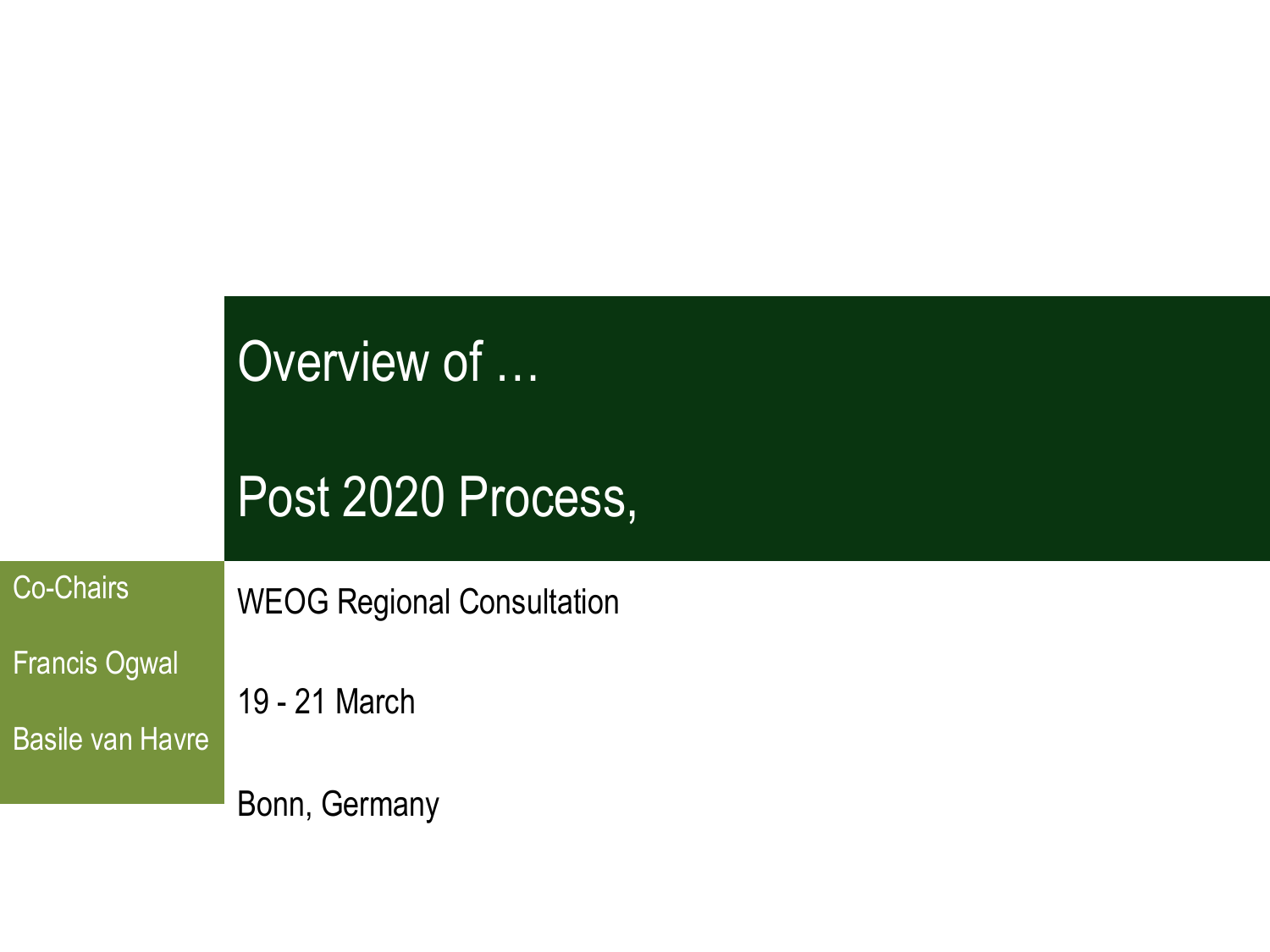#### Objectives & Presentation plan

| <b>Objectives</b>                                            | <b>Presentation plan</b>                                                                                                                 |  |  |
|--------------------------------------------------------------|------------------------------------------------------------------------------------------------------------------------------------------|--|--|
| To brief you and seek your advice<br>on the proposed process | Context<br>a<br>Organization of the work<br>Communication<br>Progress<br><b>Next Steps</b><br>e<br>Role of various entities engaged<br>f |  |  |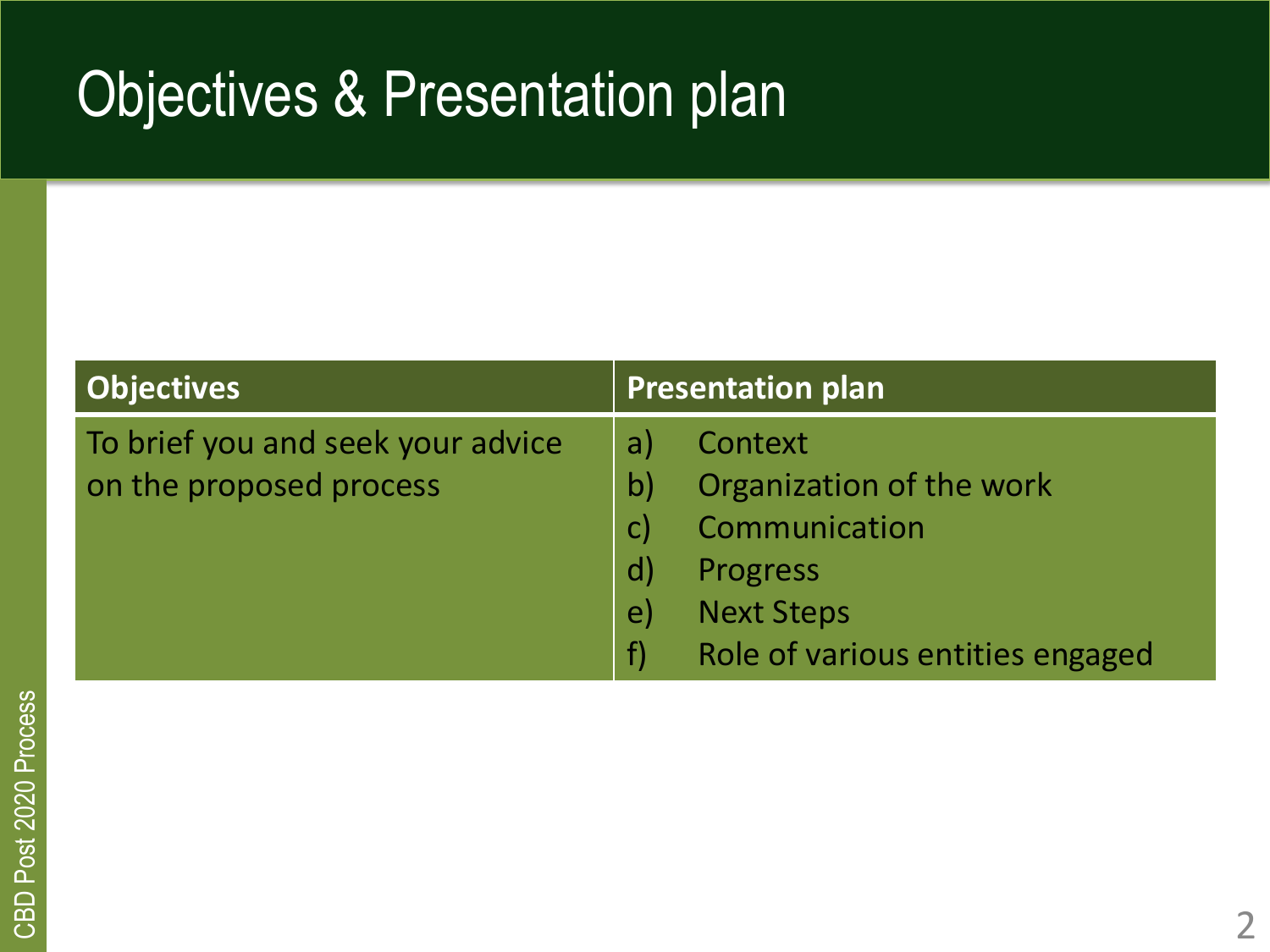#### a Context

- In decision 14/34, COP adopted the process for the preparation of the post-2020 global biodiversity framework.
- The process requires that an initial discussion document summarizing and analysing the initial views of Parties and observers is made available in January 2019. The document will be further developed drawing on the subsequent comments on it by Parties, observers and stakeholders
- This document draws upon relevant decisions and recommendations adopted by the Convention, its Protocols and its Subsidiary Bodies; and the submissions made by Parties in response to recommendation 2/19 of the Subsidiary Body on Implementation
- The document has a set of discussion questions which Parties and observers may wish to consider when providing further views on the scope and content of the post-2020 global biodiversity framework.

#### **OBJECTIVES OF THE DISCUSSION PAPER**

- To support the preparation of the post-2020 global biodiversity framework
- To support the ongoing consultation process.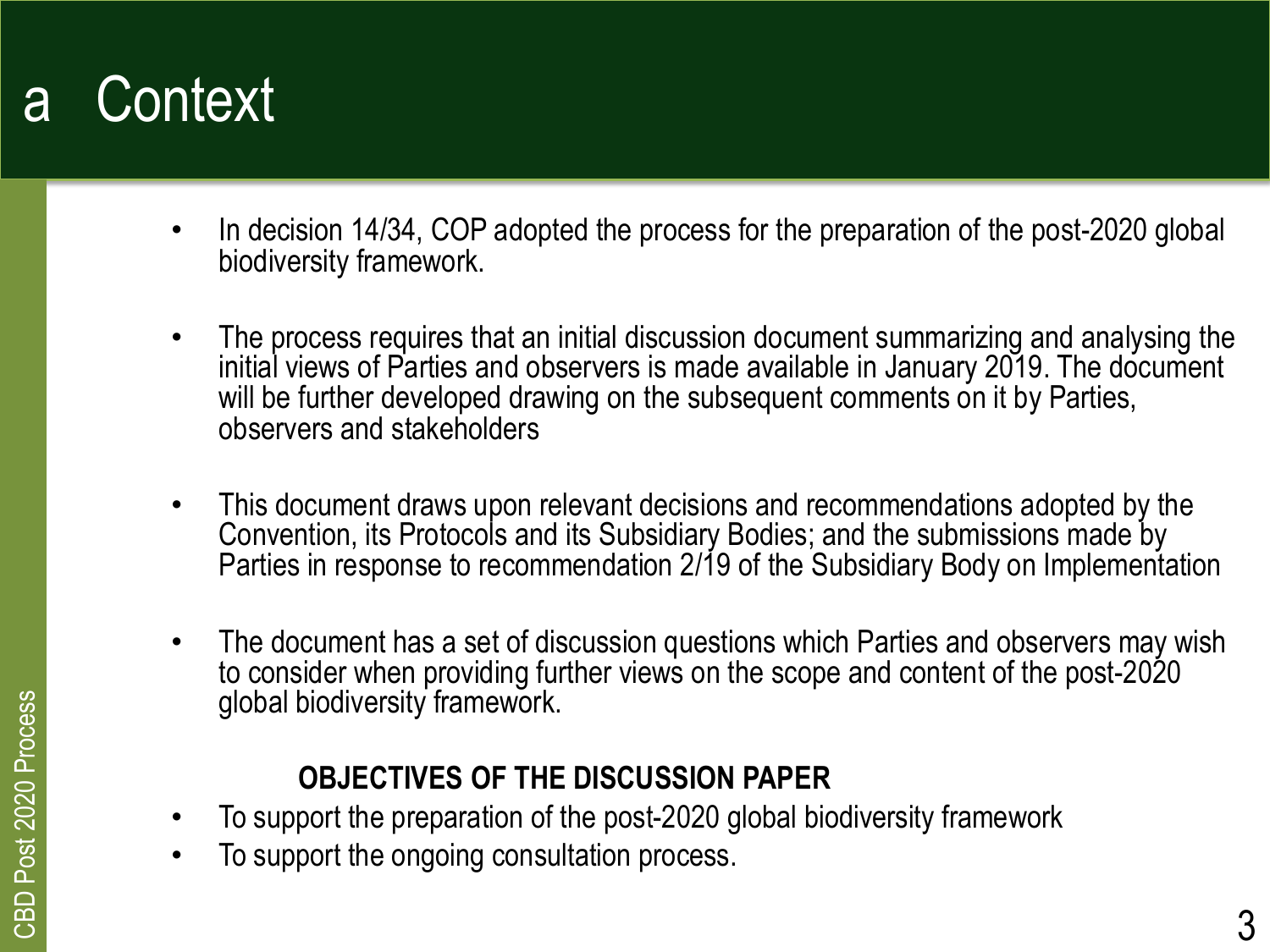#### a Context Relevant Decisions

- **Decision 14/34** sets out the process for developing the post-2020 global biodiversity framework. To guide the process.
- The Decision further provides that the post-2020 framework should be accompanied by **an inspirational and motivating 2030 mission** as a stepping **stone towards the 2050 Vision**  "Living in harmony with nature"
- **Decision CP-9/7 of COPMOP** to the Cartagena Protocol on Biosafety sets out a process for developing a specific Implementation Plan for the Cartagena Protocol on Biosafety as a follow-up to the Strategic Plan for the Protocol
- **Decision NP-3/15 of COPMOP** to the Nagoya Protocol on ABS invited Parties to the Protocol to participate in the process for developing the post-2020 global biodiversity framework and to undertake measures to enhance the implementation of the Protocol
- **Decision 14/34** requests the Ad Hoc Open-ended Working Group on Article 8(j) and Related Provisions, to provide recommendations concerning the potential role of TK and the contribution of **collective actions of IPLC**s to the post-2020 global biodiversity framework,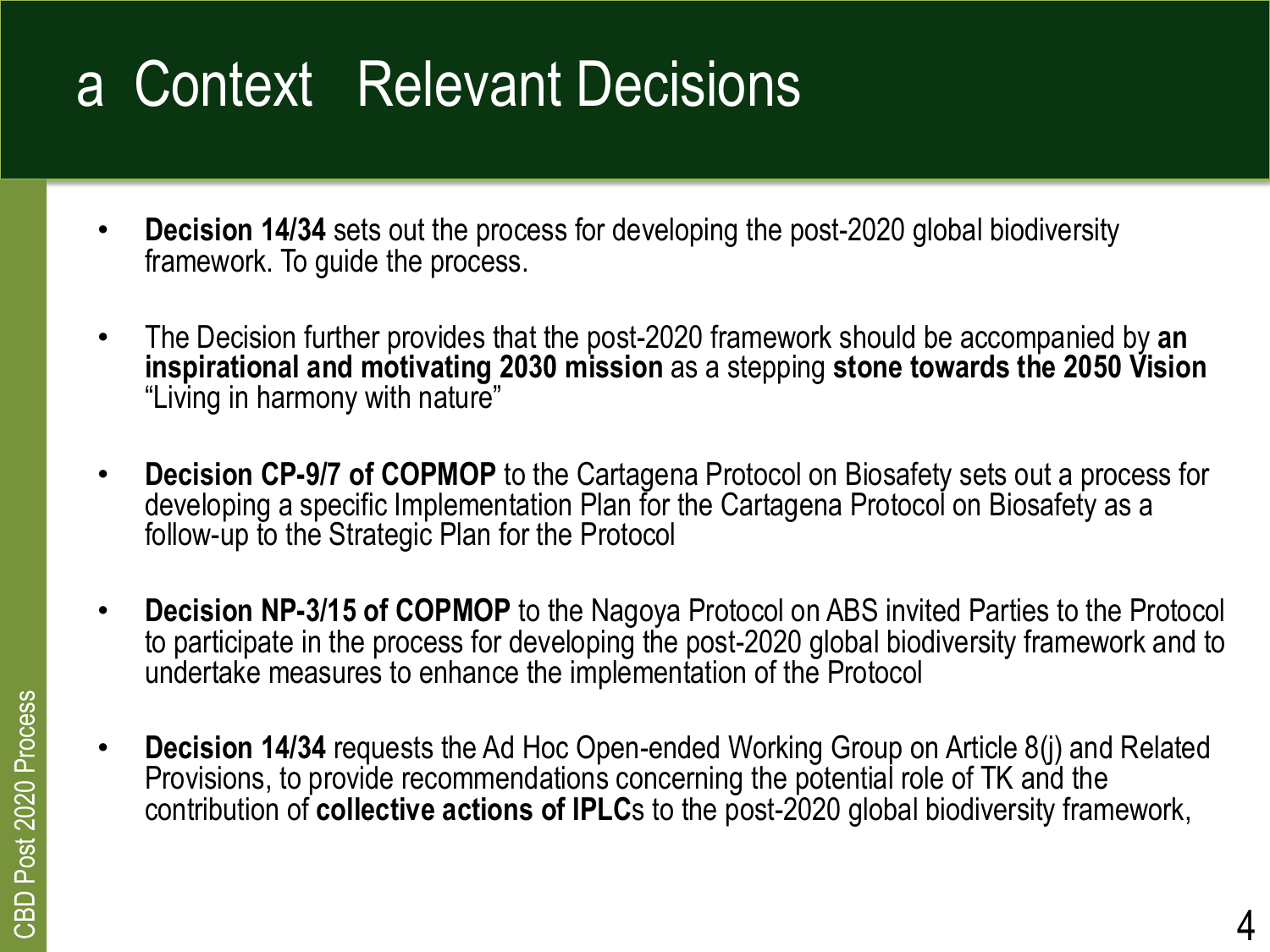#### a Context Relevant Decisions

- **Decision 14/20** establishes a science- and policy-based process on DSI on genetic resources with an extended Ad Hoc Technical Expert Group (AHTEG). The OEWG on post-2020 will consider the outcomes of the AHTEG and make recommendations on how to address DSI on genetic resources in the context of the post-2020 global biodiversity framework.
- **Decision 14/22** affirms that resource mobilization will be an integral part of the post-2020 global biodiversity framework
- **Decision 14/23** with respect post-2020 the focus is GEF support for implementation of the post-2020 global biodiversity framework in its first two years;
- **Decision 14/24** deals with organization of regional and stakeholder-specific consultative workshops and online discussion forums,
- **Decision 14/3** establishes an **Informal Advisory Group on Mainstreaming of Biodiversity**, to advise on ways to integrate mainstreaming adequately into the post-2020 global biodiversity framework,
- **Decision 14/30** of COP deals exploring ways in which the biodiversity related conventions can contribute to the elaboration of the post-2020 framework and identify specific elements that could be included in the framework;
- **Decision 14/1** -use of the regional assessments on biodiversity and ecosystem services and other outputs of the IPBES in the preparation of the post-2020 global biodiversity framework  $5$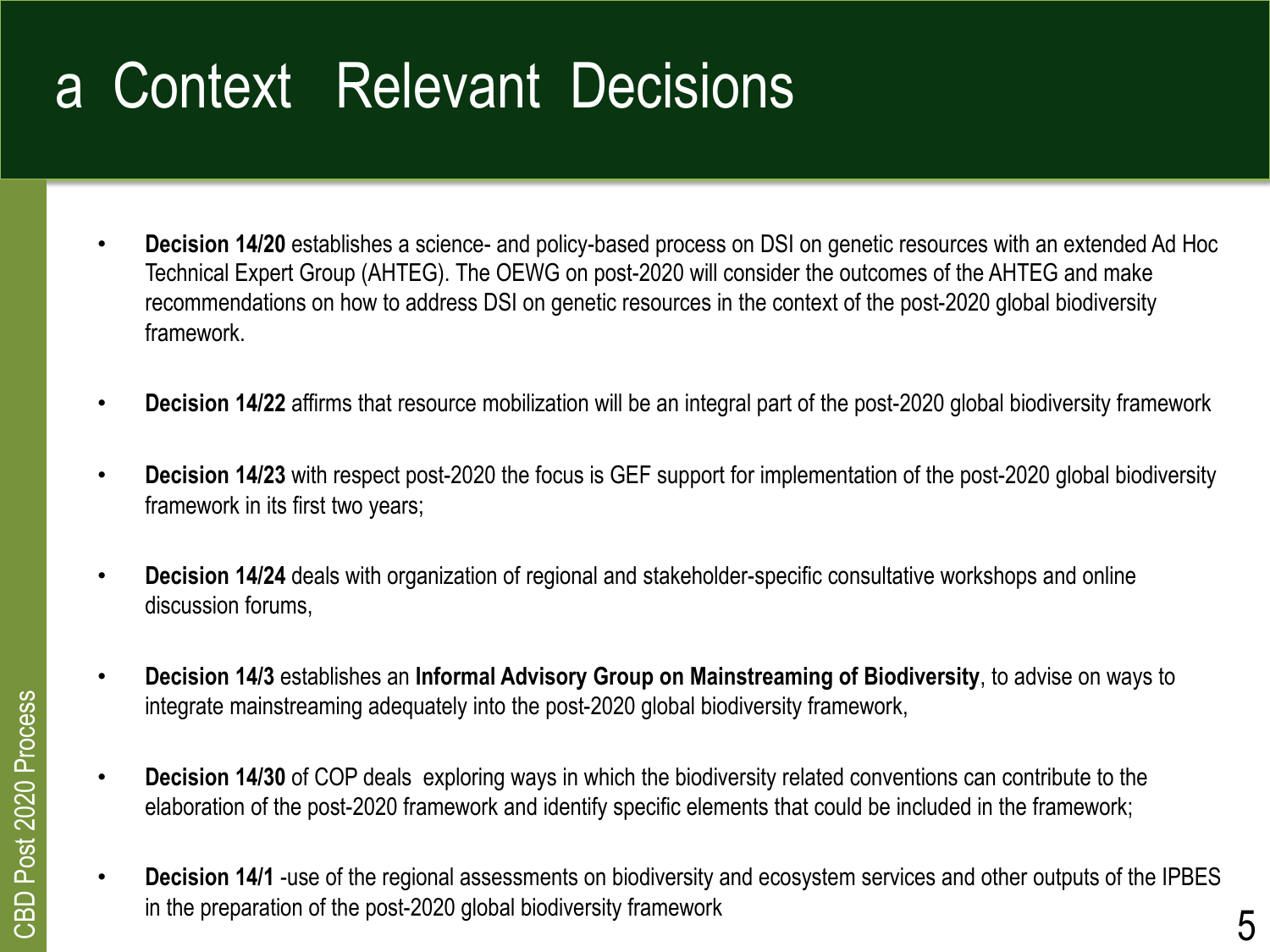## a Defining Success

- A process that
	- will facilitate and enable decision making at CoP15
		- CoP focus on the right issues
		- CoP and parties have the element enabling them to reach consensus
	- is understood and supported by parties, civil society, NGOs
	- Adhere to the overarching principles guiding the preparatory process for the post-2020 global biodiversity framework
		- independant/impartial
	- respect CBD decisions and promote its values
	- Create good will at CoP15
	- Address expectations from Parties
	- Result in Post2020 global biodiversity framework that will be owned by Parties
		- This to facilitate expedient implementation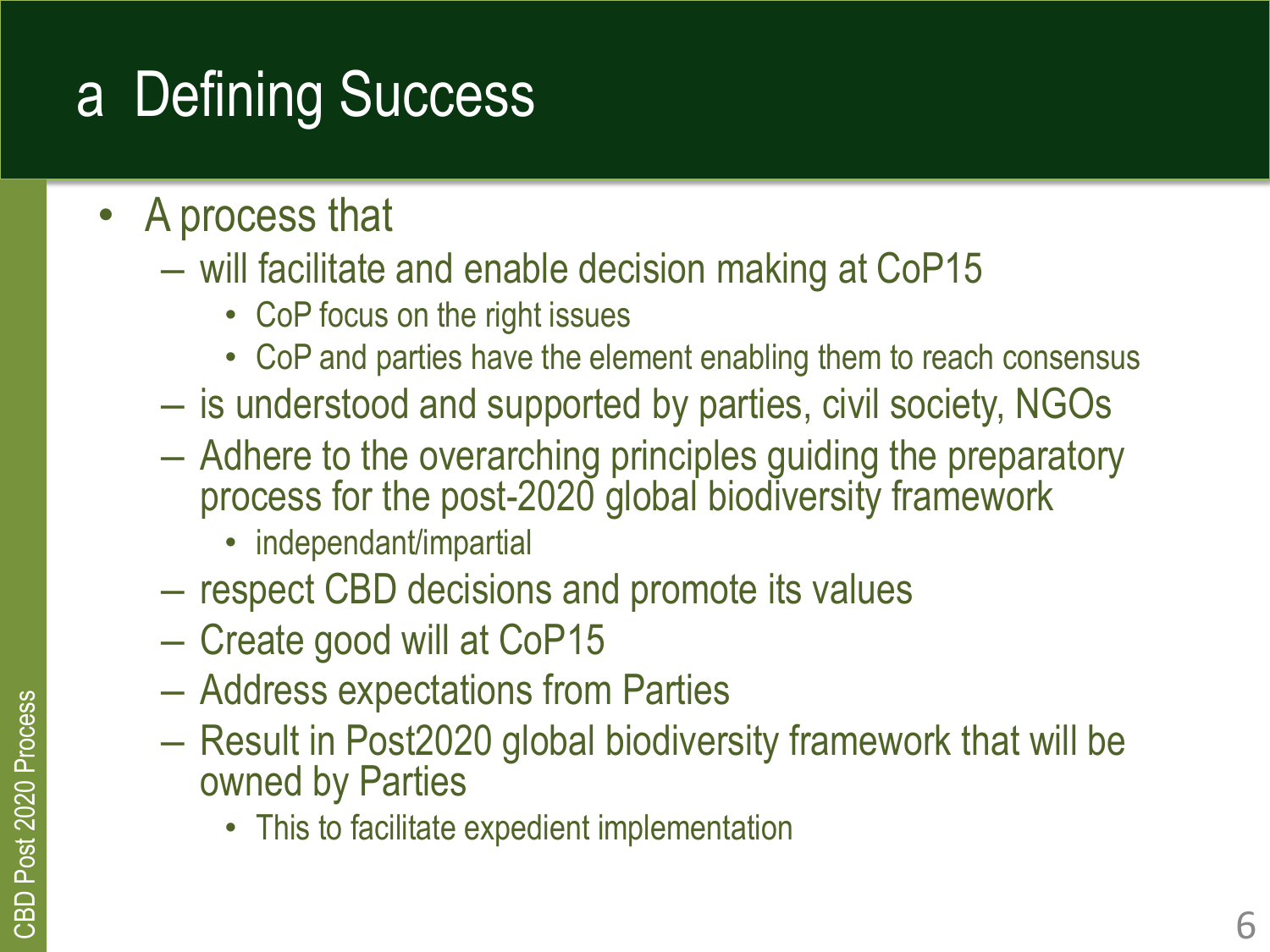#### b Organization of work



CBD Post 2020 Process

CBD Post 2020 Process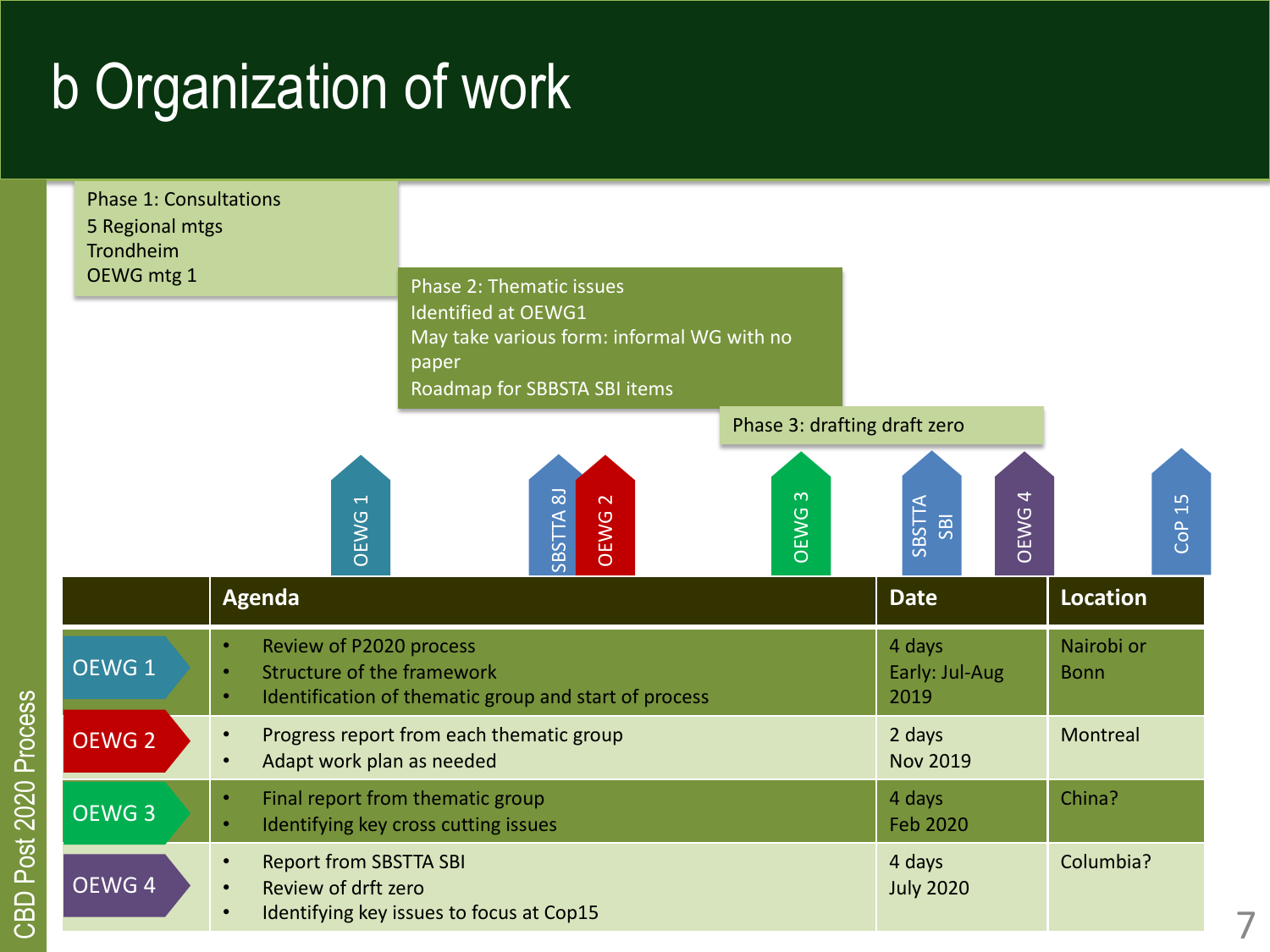#### b Organization of the work Proposal for Thematic work



Each OEWG Sub-group Could ave 2 co-chairs Could use electronic means Could use workshop (several Sub-group workshop could be done jointly or back to back with other meetings) Report to OEWG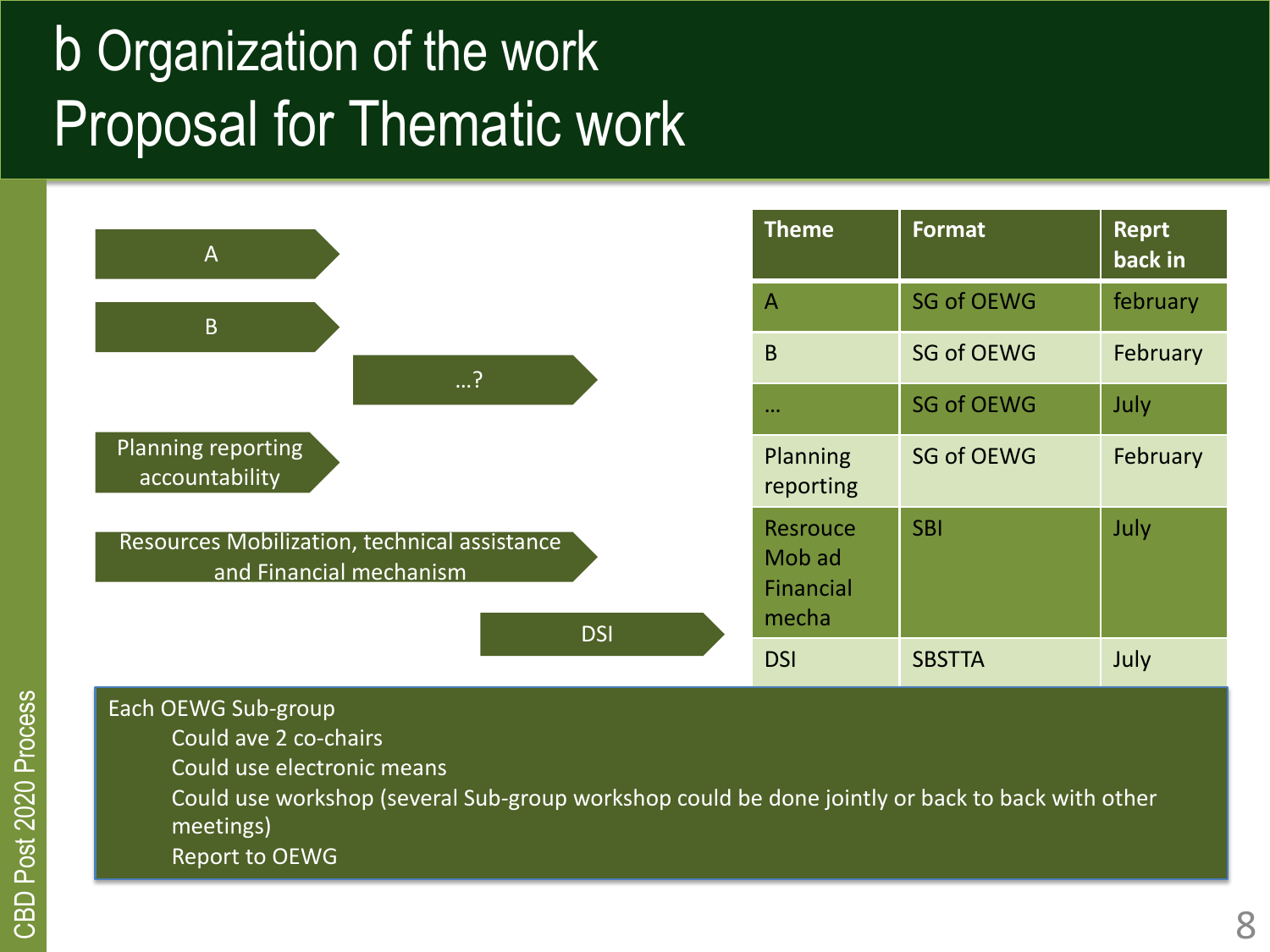## c. Communication

- Objective:
	- Promote participation
	- Enhance dialogue
	- Ensure parties are awre and supportive
- Co-Chairs Blog
	- Posting of document
	- Participating in events
- **Secretariat**
- Bureau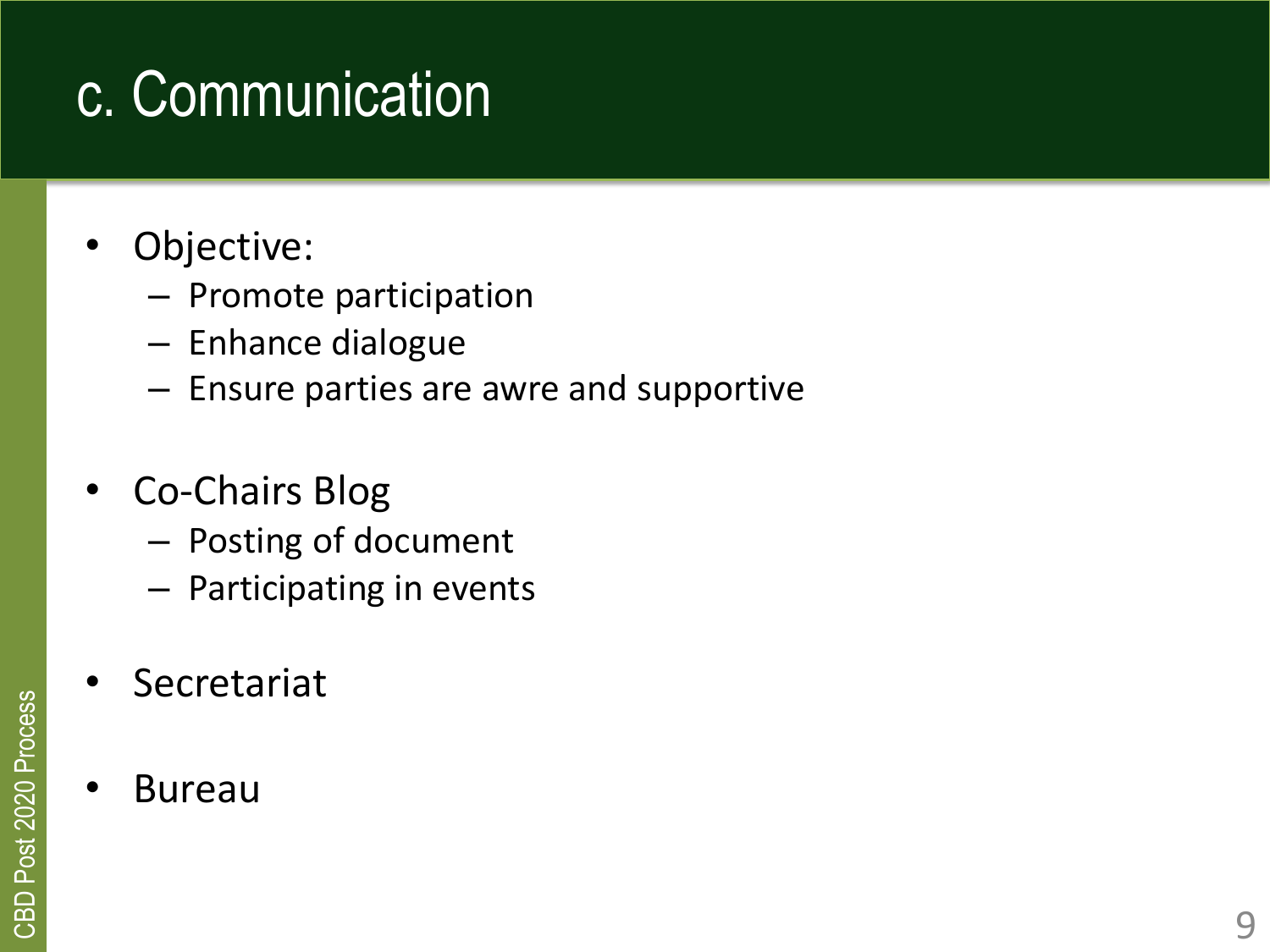## d Progress

- **First planning meeting – 10 to 11 January 2019 in Montreal Canada – Outcome of the meeting: timelines developed; draft discussion paper prepared**
- **Regional consultations have begun, started with the Asia-Pacific in Nagoya, Japan from 28 -31 January 2019. Some key messages emerged from meeting and includes:**
- o Co-chairs participated in OECD workshop of 26 February through skype and video message
- $\circ$  The structure to be adopted... need to look at structure 2030 agenda and other. Integrate post2020 target more with 2030 agenda for sustainable development
- $\circ$  A new mission is needed, but maintain the long term vision 2050
- $\circ$  Current Strategic has many targets, some seem not be real targets. Targets for Post2020 should be ambitious but few but easy to under. Capacity building, awareness/communication are cross cutting – should apply to all targets. Indicators needed… develop concurrently with the targets
- $\circ$  Post2020 framework should be simple to understand by a wide range of stakeholders including policy makers.
- $\circ$  Need to have linkage between biodiversity and climate change. Resource mobilization, funding, Effective communication, capacity building critical/enablers for implementation.
- o The post2020 framework should integrate the Cartagena and Nagoya Protocol on ABS
- o Pursuing business as usual in the post2020 means loss of biodiversity will increase. Look at what is good in the current strategic plan and keep, review what is not good, link biodiversity to policy and decision-making agenda  $10$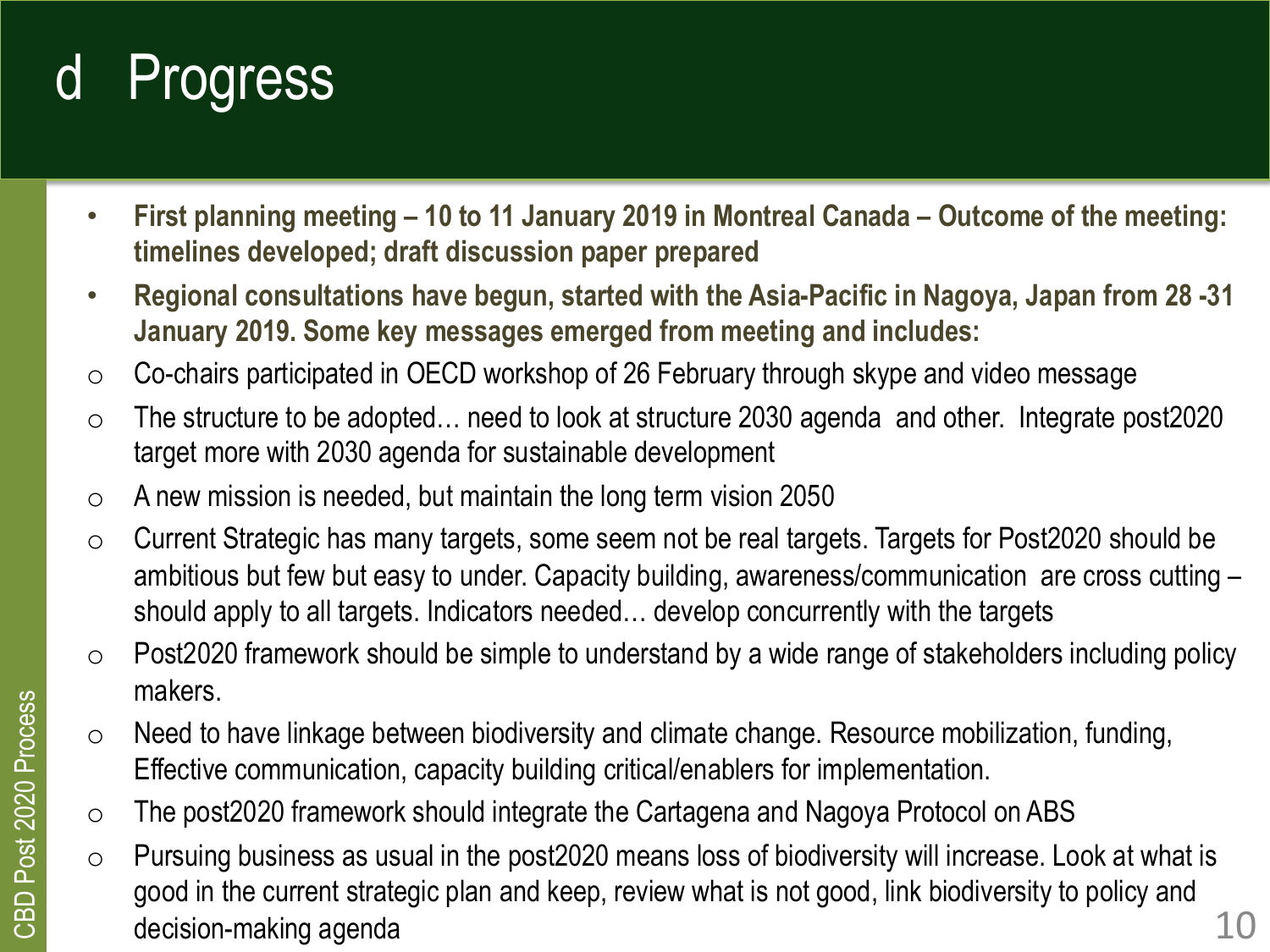#### e. Summary of key dates

- Western Europe and Other Groups 19 to 21 March 2019 (Bonn, Germany)
- Africa 2to 5 April 2019 –Addis Ababa , Ethiopia
- Eastern and Central Europe 16 to 18 April 2019 (Belgrade, Ser bia)
- GRULAC 14 to 17 May 2019 (Montvideo, Uruguay)
- Co-Chair drafting workshop May Montreal
- Trondheim Conference 2 to 5 July 2019
- OEWG 1 full meeting July/Aug 2019 (Nairobi or Bonn?)
- OEWG 2 2 days October/November 2019 (Montreal)
- OEWG 3 full meeting Feb 2020 (China ?)
- OEWG 4 full meeting July 2020 (Colombia?)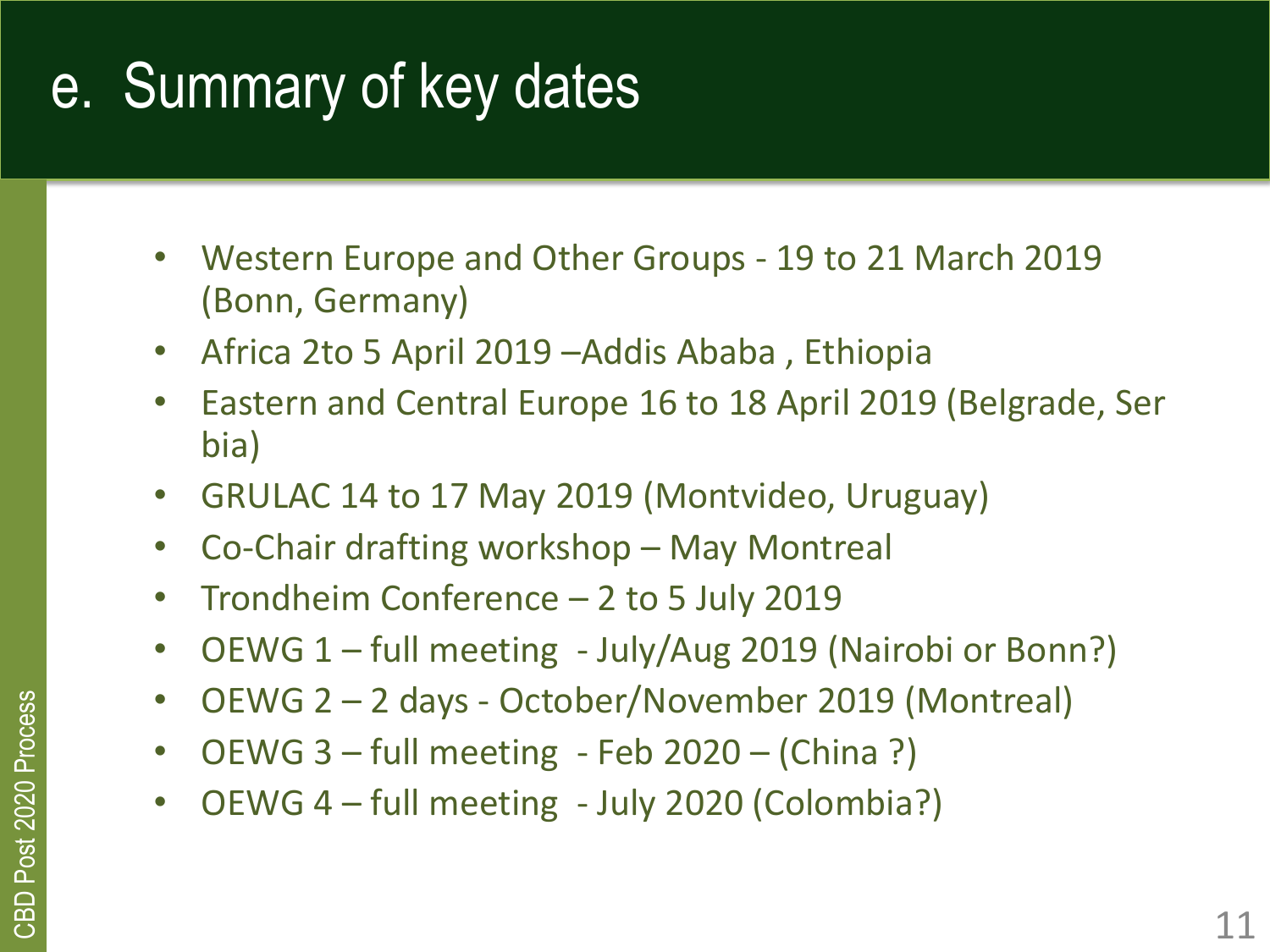#### f Roles and responsibilties

|                         | <b>Roles &amp; Responsibilities</b>                                    | <b>Note</b>                                                                                                                         |
|-------------------------|------------------------------------------------------------------------|-------------------------------------------------------------------------------------------------------------------------------------|
| <b>Bureau</b>           | <b>Support Process</b><br>Provide advice                               |                                                                                                                                     |
| Co chair                | Oversee process<br>Accountable to parties<br>Promote and foster debate | Do not engage on content,<br>remain neutral                                                                                         |
| Secretariat             | Provide support<br>Document drafting<br>Logistics<br><b>Advice</b>     | Whole of secretariat approach<br>$\bullet$<br>to support (no dedicated<br>team)<br>Do not engage on content,<br>٠<br>remain neutral |
| <b>Parties</b>          | Engage in discussion                                                   |                                                                                                                                     |
| <b>SBI SBSTTA</b>       | Input in process                                                       | Focus on specific issues like<br>٠<br><b>Resource mobilisation and DSI</b>                                                          |
| <b>High Level Panel</b> | Provide impetus, inform parties                                        | subject to funding availability<br><b>Promote ambition</b>                                                                          |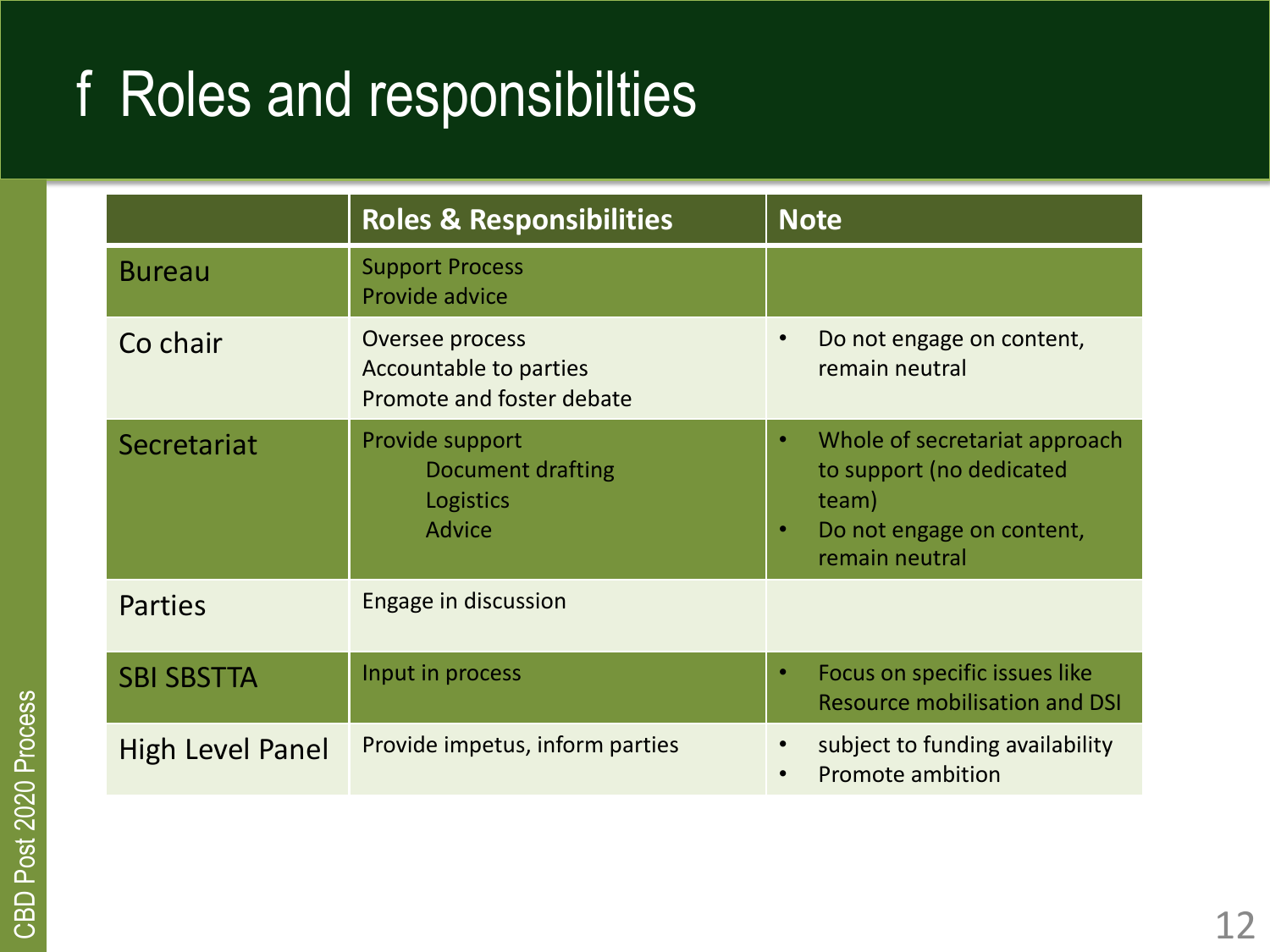#### **The post-2020 process is up and running**



First planning meeting of the Co-chairs with CBD secretariat team

10-11 January 2019, Montreal, Canada